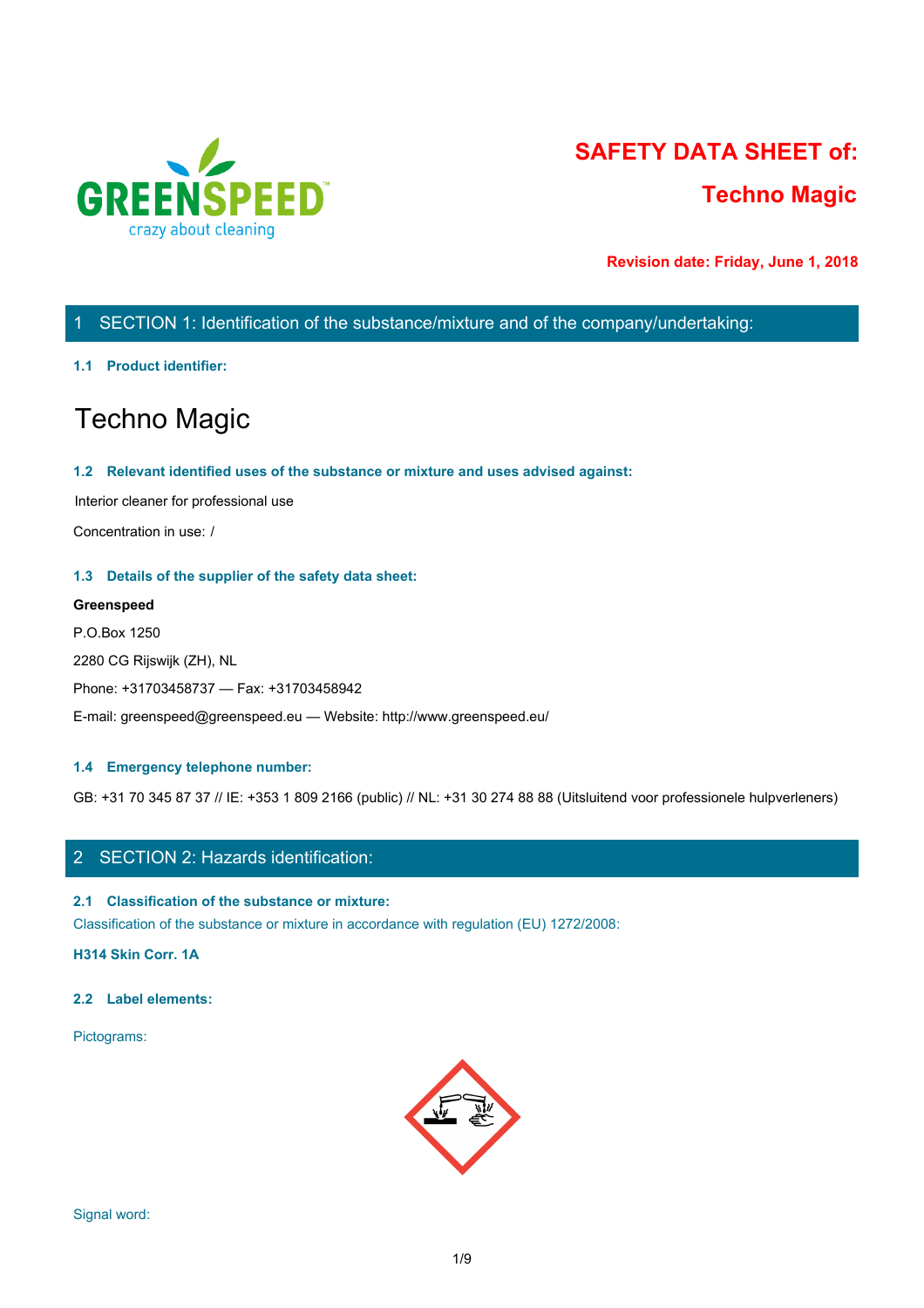### Danger

# Hazard statements:

| Danger                    |                                                                                                                                     |  |
|---------------------------|-------------------------------------------------------------------------------------------------------------------------------------|--|
| Hazard statements:        |                                                                                                                                     |  |
| H314 Skin Corr. 1A:       | Causes severe skin burns and eye damage.                                                                                            |  |
| Precautionary statements: |                                                                                                                                     |  |
| P280:                     | Wear protective gloves, protective clothing, eye protection, face protection.                                                       |  |
| P301+P330+P331:           | IF SWALLOWED: Rinse mouth. Do NOT induce vomiting.                                                                                  |  |
| P303+P361+P353:           | IF ON SKIN (or hair): Take off immediately all contaminated clothing. Rinse skin with<br>water or shower.                           |  |
| P304+P340:                | IF INHALED: Remove person to fresh air and keep comfortable for breathing.                                                          |  |
| P305+P351+P338:           | IF IN EYES: Rinse cautiously with water for several minutes. Remove contact<br>lenses, if present and easy to do. Continue rinsing. |  |
| P363:                     | Wash contaminated clothing before reuse.                                                                                            |  |
| Contains:                 |                                                                                                                                     |  |
| none                      |                                                                                                                                     |  |

#### Contains:

none and the state of the state of the state of the state of the state of the state of the state of the state of the state of the state of the state of the state of the state of the state of the state of the state of the s

#### **2.3 Other hazards:**

none and the state of the state of the state of the state of the state of the state of the state of the state of the state of the state of the state of the state of the state of the state of the state of the state of the s

# 3 SECTION 3: Composition/information on ingredients:

| alcohols, C10-16, ethoxylated, propoxylated | $\leq 7 \%$ | CAS number:<br><b>EINECS:</b>     | 69227-22-1                                                              |
|---------------------------------------------|-------------|-----------------------------------|-------------------------------------------------------------------------|
|                                             |             | <b>REACH Registration number:</b> |                                                                         |
|                                             |             | <b>CLP Classification:</b>        | H302 Acute tox. 4<br><b>H318 Eye Dam. 1</b>                             |
| Disodium metasilicate                       | $\leq 3 \%$ | CAS number:                       | 6834-92-0, 13517-24-<br>3                                               |
|                                             |             | <b>EINECS:</b>                    | 229-912-9                                                               |
|                                             |             | <b>REACH Registration number:</b> | 01-2119449811-37                                                        |
|                                             |             | <b>CLP Classification:</b>        | <b>H290 Met. Corr. 1</b><br>H314 Skin Corr. 1B<br><b>H335 STOT SE 3</b> |
| C8-10 D-glucoside                           | $\leq$ 3 %  | CAS number:                       | 68515-73-1                                                              |
|                                             |             | <b>EINECS:</b>                    | 500-220-1                                                               |
|                                             |             | <b>REACH Registration number:</b> | 01-2119488530-36                                                        |
|                                             |             | <b>CLP Classification:</b>        | <b>H318 Eye Dam. 1</b>                                                  |
| Sodium carbonate                            | $\leq$ 3 %  | CAS number:                       | 497-19-8                                                                |
|                                             |             | <b>EINECS:</b>                    | 207-838-8                                                               |
|                                             |             | <b>REACH Registration number:</b> | 01-2119485498-19                                                        |
|                                             |             | <b>CLP Classification:</b>        | H319 Eye Irrit. 2                                                       |
| Ethylhexyl sulfate                          | $\leq 2\%$  | CAS number:                       | 126-92-1                                                                |
|                                             |             | <b>EINECS:</b>                    | 204-812-8                                                               |
|                                             |             | <b>REACH Registration number:</b> | 01-2119971586-23                                                        |
|                                             |             | <b>CLP Classification:</b>        | H315 Skin Irrit. 2<br><b>H318 Eye Dam. 1</b>                            |
|                                             |             |                                   |                                                                         |

For the full text of the H phrases mentioned in this section, see section 16.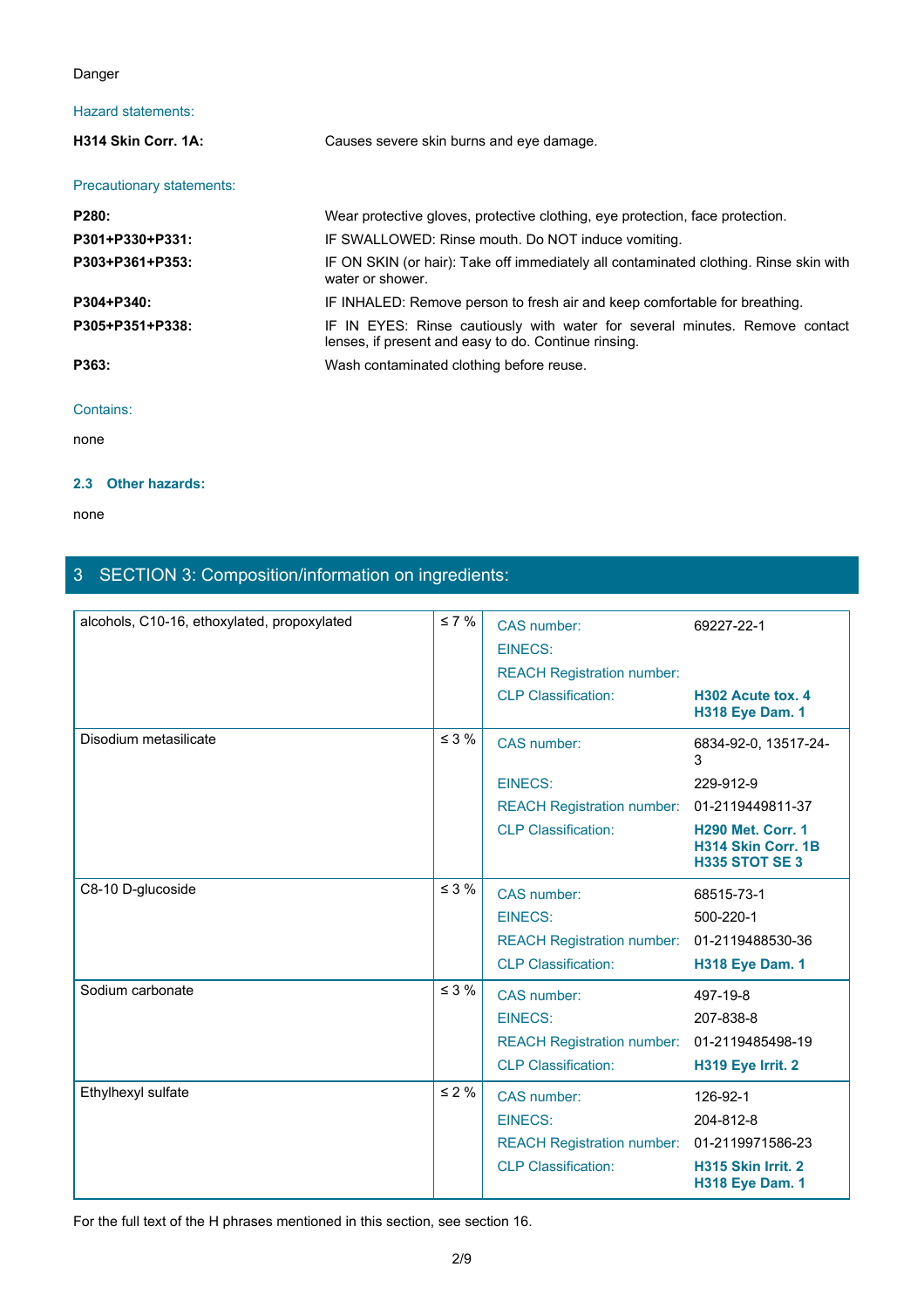### 4 SECTION 4: First aid measures:

#### **4.1 Description of first aid measures:**

| 4 SECTION 4: First aid measures:       |                                                                                                                     |
|----------------------------------------|---------------------------------------------------------------------------------------------------------------------|
| 4.1 Description of first aid measures: |                                                                                                                     |
|                                        | Always ask medical advice as soon as possible should serious or continuous disturbances occur.                      |
| Skin contact:                          | remove contaminated clothing, rinse skin with plenty of water and immediately<br>transport to hospital.             |
| Eye contact:                           | first prolonged rinsing with water (contact lenses to be removed if this is easily done)<br>then take to physician. |
| Ingestion:                             | rinse mouth, do not induce vomiting, take to hospital immediately.                                                  |
| Inhalation:                            | let sit upright, fresh air, rest and take to hospital.                                                              |
|                                        | the company of the company of the company of<br>.                                                                   |

#### **4.2 Most important symptoms and effects, both acute and delayed:**

| <b>Skin contact:</b> | caustic, redness, pain, serious burns                                                                                   |
|----------------------|-------------------------------------------------------------------------------------------------------------------------|
| Eye contact:         | caustic, redness, blurred vision, pain                                                                                  |
| Ingestion:           | caustic, lack of breath, vomiting, blisters on lips and tongue, burning pain in mouth<br>and throat, gullet and stomach |
| Inhalation:          | headache, dizziness, nausea, drowsiness, unconsciousness                                                                |
|                      |                                                                                                                         |

#### **4.3 Indication of any immediate medical attention and special treatment needed:**

none and the state of the state of the state of the state of the state of the state of the state of the state of the state of the state of the state of the state of the state of the state of the state of the state of the s

# 5 SECTION 5: Fire-fighting measures:

#### **5.1 Extinguishing media:**

CO2, foam, powder, sprayed water

#### **5.2 Special hazards arising from the substance or mixture:**

none and the state of the state of the state of the state of the state of the state of the state of the state of the state of the state of the state of the state of the state of the state of the state of the state of the s

#### **5.3 Advice for firefighters:**

**Extinguishing agents to be avoided:** none and the state of the state of the state of the state of the state of the state of the state of the state of the state of the state of the state of the state of the state of the state of the state of the state of the s

# 6 SECTION 6: Accidental release measures:

#### **6.1 Personal precautions, protective equipment and emergency procedures:**

none<br>
S. SECTION 5: Fire-fighting measures:<br>
S. S. Special hazards arising from the substance or mixture:<br>
H. S. Special hazards arising from the substance or mixture:<br>
and avoid in the fumes, spilled substances and avoid windRemove any contaminated clothing and used contaminated protective equipment and dispose of it safely.

#### **6.2 Environmental precautions:**

do not allow to flow into sewers or open water.

#### **6.3 Methods and material for containment and cleaning up:**

Contain released substance, store into suitable containers. If possible remove by using absorbent material.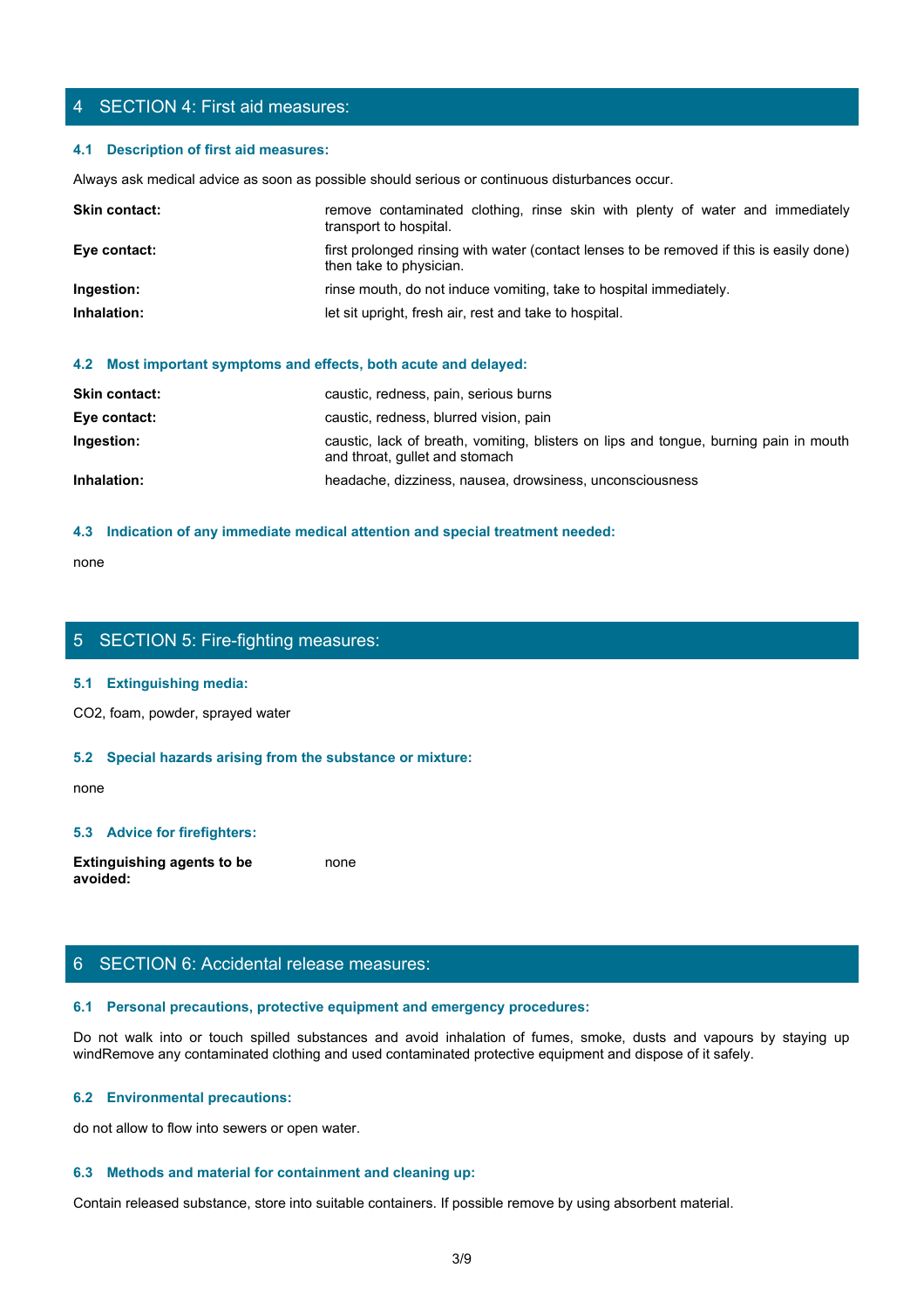#### **6.4 Reference to other sections:**

for further information check sections 8 & 13.

# 7 SECTION 7: Handling and storage:

#### **7.1 Precautions for safe handling:**

#### **7.2 Conditions for safe storage, including any incompatibilities:**

#### **7.3 Specific end use(s):**

# 8 SECTION 8: Exposure controls/personal protection:

#### **8.1 Control parameters:**

#### **8.2 Exposure controls:**

|                                  | SECTION 7: Handling and storage:                                                                                                                                                                                                                                                                                                                                  |                           |
|----------------------------------|-------------------------------------------------------------------------------------------------------------------------------------------------------------------------------------------------------------------------------------------------------------------------------------------------------------------------------------------------------------------|---------------------------|
|                                  | 7.1 Precautions for safe handling:                                                                                                                                                                                                                                                                                                                                |                           |
|                                  | handle with care to avoid spillage.                                                                                                                                                                                                                                                                                                                               |                           |
|                                  | 7.2 Conditions for safe storage, including any incompatibilities:                                                                                                                                                                                                                                                                                                 |                           |
|                                  | keep in a sealed container in a closed, frost-free, ventilated room.                                                                                                                                                                                                                                                                                              |                           |
|                                  | 7.3 Specific end use(s):                                                                                                                                                                                                                                                                                                                                          |                           |
|                                  | Interior cleaner for professional use                                                                                                                                                                                                                                                                                                                             |                           |
|                                  | 8 SECTION 8: Exposure controls/personal protection:                                                                                                                                                                                                                                                                                                               |                           |
|                                  | 8.1 Control parameters:                                                                                                                                                                                                                                                                                                                                           |                           |
|                                  | Listing of the hazardous ingredients in section 3, of which the TLV value is known                                                                                                                                                                                                                                                                                |                           |
|                                  |                                                                                                                                                                                                                                                                                                                                                                   |                           |
| 8.2 Exposure controls:           |                                                                                                                                                                                                                                                                                                                                                                   |                           |
| <b>Inhalation</b><br>protection: | use with sufficient exhaust ventilation. If necessary, use an air-purifying face mask in case of<br>respiratory hazards. Use the ABEK type as protection against these troublesome levels.                                                                                                                                                                        | (OC)                      |
| <b>Skin</b><br>protection:       | handling with nitril-gloves (EN 374). Breakthrough time: >480' Material thickness: 0,35 mm.<br>Thoroughly check gloves before use. Take of the gloves properly without touching the outside<br>with your bare hands. The manufacturer of the protective gloves has to be consulted about the<br>suitability for a specific work station. Wash and dry your hands. | WQ                        |
| <b>Eye</b><br>protection:        | keep an eye-rinse bottle within reach. Tight-fitting safety goggles. Wear a face shield and<br>protective suit in case of exceptional processing problems.                                                                                                                                                                                                        | $\widetilde{\phantom{m}}$ |
| <b>Other</b><br>protection:      | impermeable clothing. The type of protective equipment depends on the concentration and<br>amount of hazardous substances at the work station in question.                                                                                                                                                                                                        |                           |

# 9 SECTION 9: Physical and chemical properties:

#### **9.1 Information on basic physical and chemical properties:**

| Melting point/melting range: | 0 °C            |
|------------------------------|-----------------|
| Boiling point/Boiling range: | 100 °C — 199 °C |
| pH:                          | 13.0            |
| pH 1% diluted in water:      |                 |
| Vapour pressure/20°C.:       | 2 332 Pa        |
| Vapour density:              | not applicable  |
| Relative density, 20°C:      | 1.0860 kg/l     |
| Appearance/20°C:             | liquid          |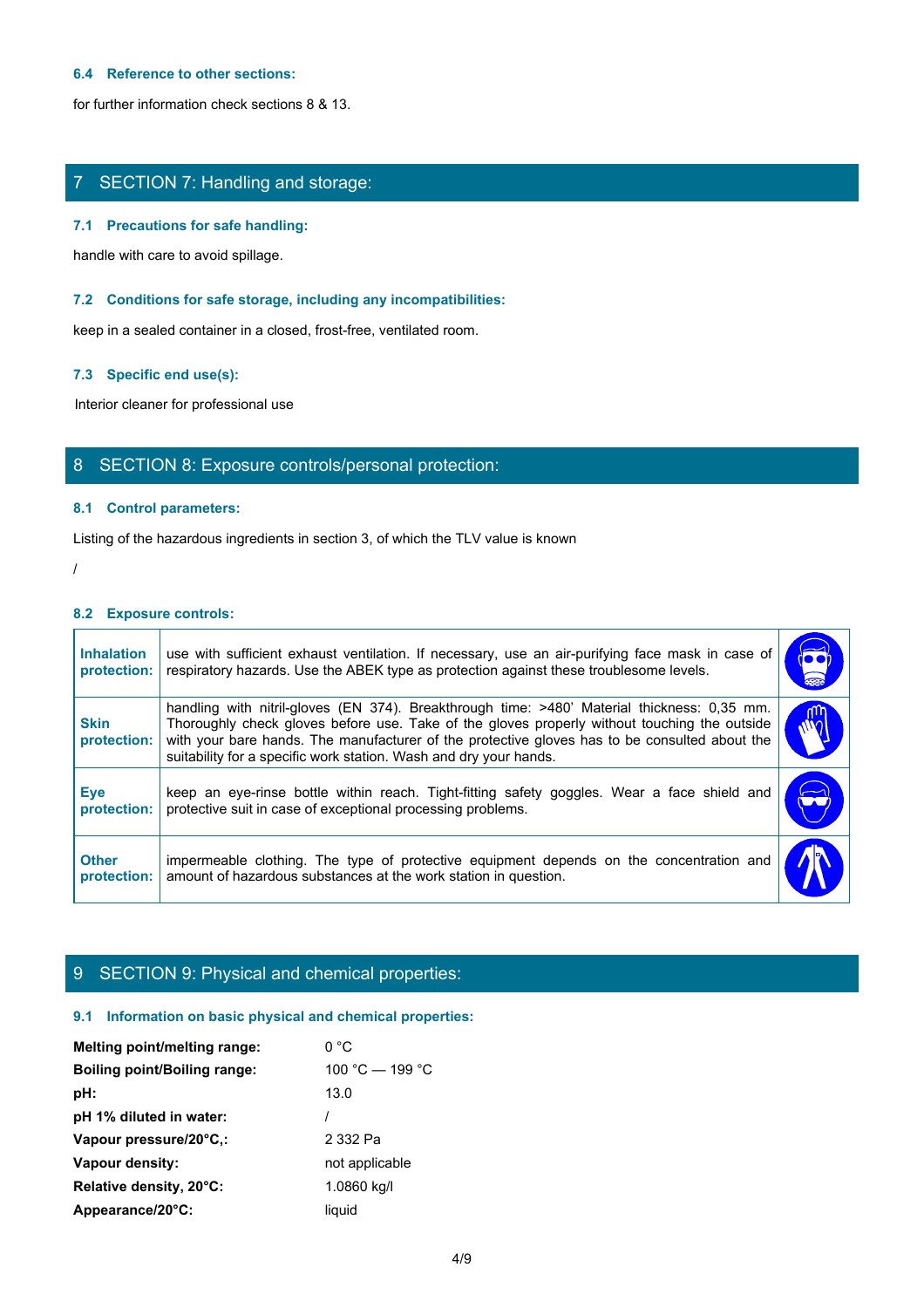| Flash point:                                          |                    |
|-------------------------------------------------------|--------------------|
| Flammability (solid, gas):                            | not applicable     |
| Auto-ignition temperature:                            |                    |
| Upper flammability or explosive<br>limit, $(Vol %)$ : |                    |
| Lower flammability or explosive<br>limit, (Vol %):    |                    |
| <b>Explosive properties:</b>                          | not applicable     |
| <b>Oxidising properties:</b>                          | not applicable     |
| Decomposition temperature:                            |                    |
| Solubility in water:                                  | completely soluble |
| <b>Partition coefficient: n-</b><br>octanol/water:    | not applicable     |
| Odour:                                                | characteristic     |
| <b>Odour threshold:</b>                               | not applicable     |
| Dynamic viscosity, 20°C:                              | 1 mPa.s            |
| Kinematic viscosity, 40°C:                            | 1 mm $\frac{2}{s}$ |
| Evaporation rate (n-BuAc = 1):                        | 0.300              |

## **9.2 Other information:**

| Volatile organic component (VOC):           |  |
|---------------------------------------------|--|
| Volatile organic component (VOC): 0.217 g/l |  |
| <b>Sustained combustion test:</b>           |  |

# 10 SECTION 10: Stability and reactivity:

#### **10.1 Reactivity:**

stable under normal conditions.

#### **10.2 Chemical stability:**

extremely high or low temperatures.

#### **10.3 Possibility of hazardous reactions:**

none and the state of the state of the state of the state of the state of the state of the state of the state of the state of the state of the state of the state of the state of the state of the state of the state of the s

#### **10.4 Conditions to avoid:**

protect from sunlight and do not expose to temperatures exceeding + 50°C.

# **10.5 Incompatible materials:**

keep away from acids

#### **10.6 Hazardous decomposition products:**

doesn't decompose with normal use

# 11 SECTION 11: Toxicological information:

### **11.1 Information on toxicological effects:**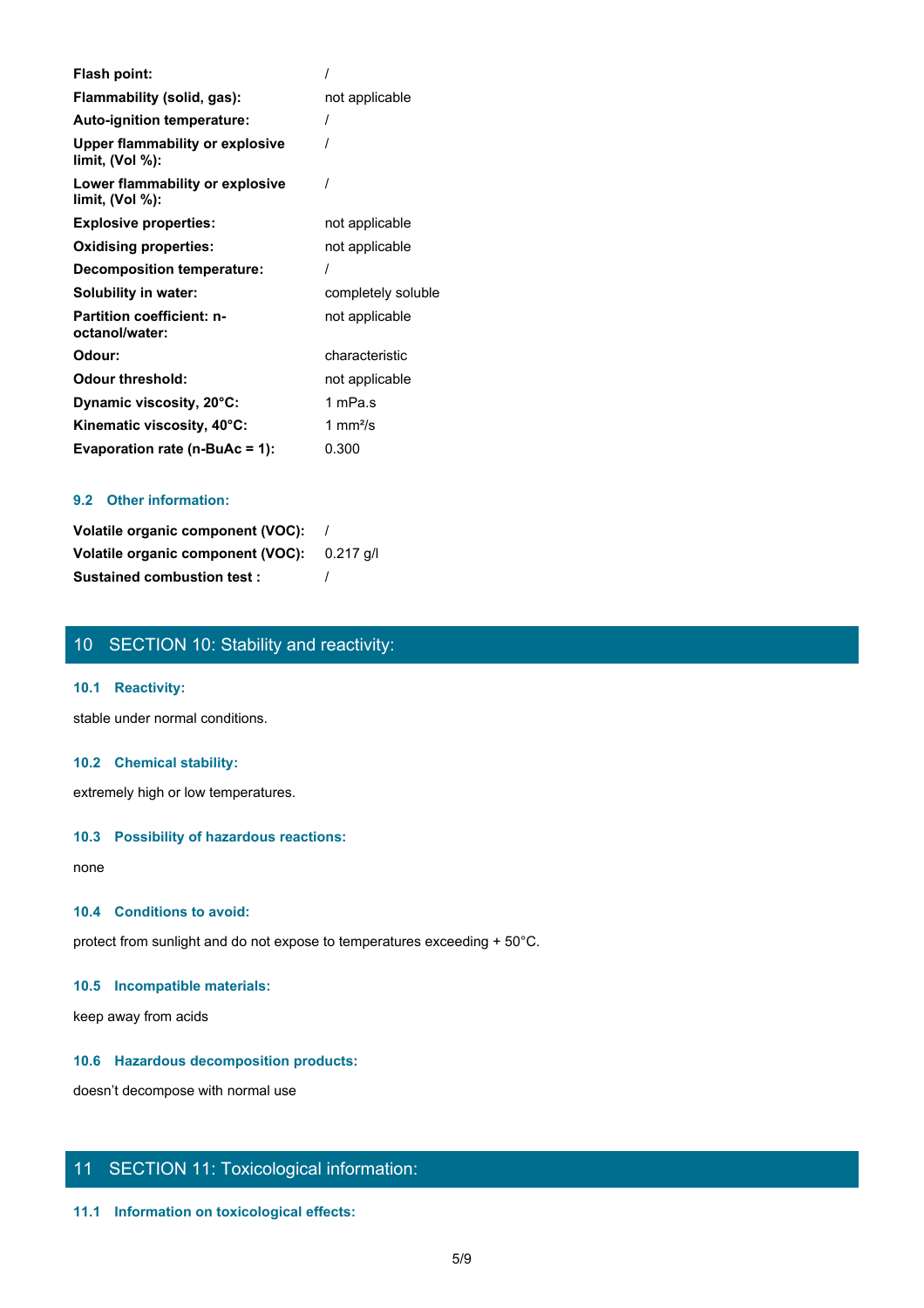H314 Skin Corr. 1A: Causes severe skin burns and eye damage.

/

## **Calculated acute toxicity, ATE oral:** / **Calculated acute toxicity, ATE dermal:**

| alcohols, C10-16, ethoxylated, propoxylated | LD50 oral, rat:            | 1 800 mg/kg        |
|---------------------------------------------|----------------------------|--------------------|
|                                             | LD50 dermal, rabbit:       | $\geq 5000$ mg/kg  |
|                                             | LC50, Inhalation, rat, 4h: | $\geq 50$ mg/l     |
| Disodium metasilicate                       | LD50 oral, rat:            | 1 152 mg/kg        |
|                                             | LD50 dermal, rabbit:       | $\geq$ 5 000 mg/kg |
|                                             | LC50, Inhalation, rat, 4h: | $\geq 50$ mg/l     |
| C8-10 D-glucoside                           | LD50 oral, rat:            | $\geq 5000$ mg/kg  |
|                                             | LD50 dermal, rabbit:       | $\geq$ 5 000 mg/kg |
|                                             | LC50, Inhalation, rat, 4h: | $\geq 50$ mg/l     |
| Sodium carbonate                            | LD50 oral, rat:            | 4 090 mg/kg        |
|                                             | LD50 dermal, rabbit:       | $\geq$ 5 000 mg/kg |
|                                             | LC50, Inhalation, rat, 4h: | $\geq 50$ mg/l     |
| Ethylhexyl sulfate                          | LD50 oral, rat:            | $\geq 5000$ mg/kg  |
|                                             | LD50 dermal, rabbit:       | $\geq$ 5 000 mg/kg |
|                                             | LC50, Inhalation, rat, 4h: | $\geq 50$ mg/l     |

# 12 SECTION 12: Ecological information:

#### **12.1 Toxicity:**

| 12 SECTION 12: Ecological information:                            |                                                                     |                                                                                                                         |
|-------------------------------------------------------------------|---------------------------------------------------------------------|-------------------------------------------------------------------------------------------------------------------------|
| 12.1 Toxicity:                                                    |                                                                     |                                                                                                                         |
| Disodium metasilicate                                             | LC50 (Fish):<br>EC50 (Daphnia):<br>EC50 (Algae):                    | 210 mg/l, 96h, (Brachydanio rerio)<br>1700 mg/l, 48h<br>207 mg/l, 72h                                                   |
| C8-10 D-glucoside                                                 | LC50 (Fish):<br>EC50 (Daphnia):<br>NOEC (Daphnia):<br>EC50 (Algae): | 190 mg/l (96h) (Danio rerio)<br>>100 mg/l (48h)<br>>100 mg/l (72h)<br>37 mg/l (72 h) (Scenedesmus subspicatus)          |
| Sodium carbonate                                                  | LC50 (Fish):<br>EC50 (Daphnia):                                     | 300 mg/L (96h)<br>200 - 227 mg/L (48h)                                                                                  |
| Ethylhexyl sulfate                                                | LC50 (Fish):<br>EC50 (Daphnia):<br>EC50 (Algae):<br>NOEC (Algae):   | $> 40$ mg/L<br>483 mg/L<br>511 mg/L<br>103 mg/L                                                                         |
| 12.2 Persistence and degradability:<br>No.648/2004 on detergents. |                                                                     | The surfactants contained in this preparation comply with the biodegradability criteria as laid down in Regulation (EC) |
| 12.3 Bioaccumulative potential:                                   |                                                                     |                                                                                                                         |
| No additional data available                                      |                                                                     |                                                                                                                         |

#### **12.2 Persistence and degradability:**

# **12.3 Bioaccumulative potential:**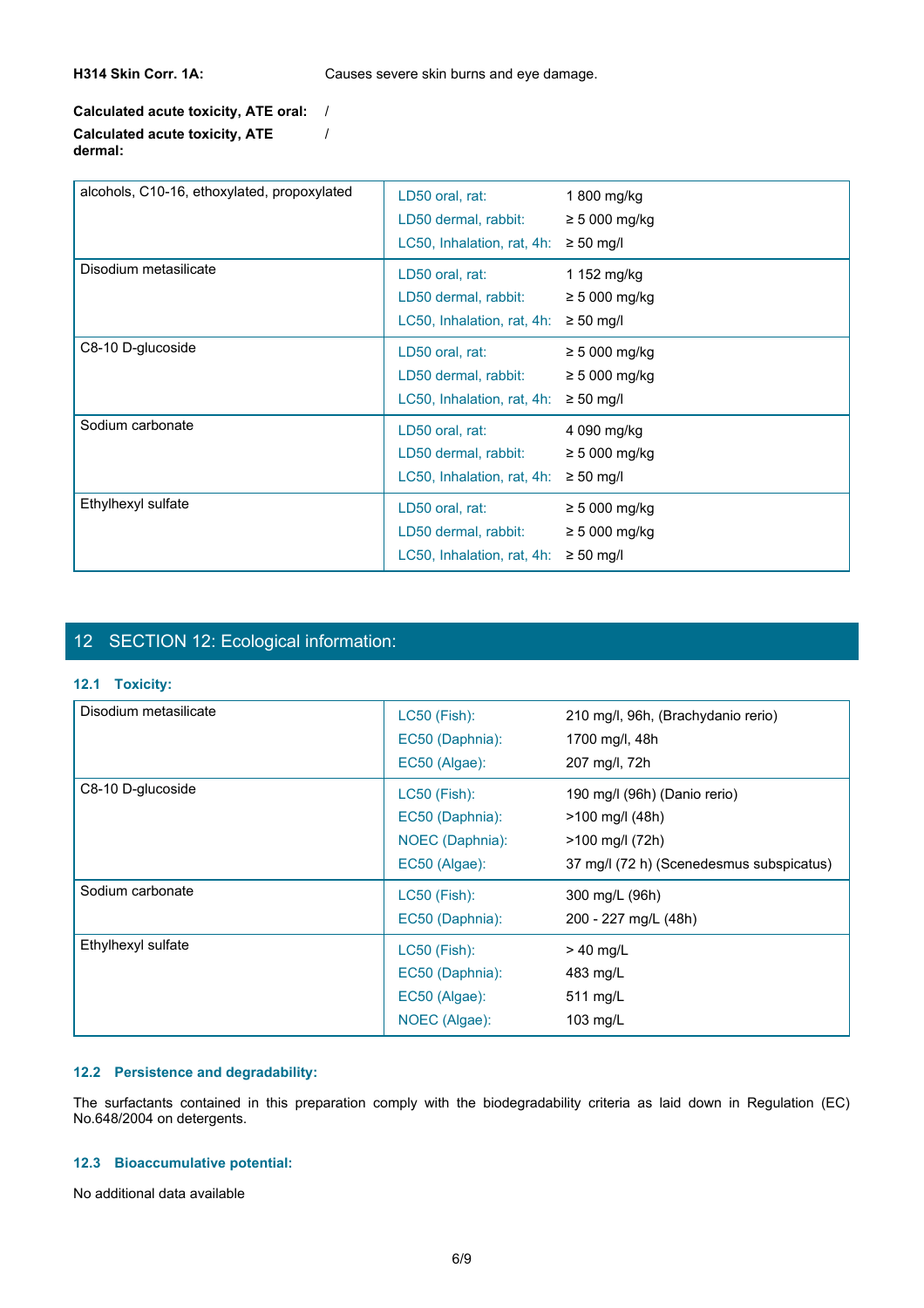#### **12.4 Mobility in soil:**

Water hazard class, WGK (AwSV): 1 **Solubility in water:** completely soluble

#### **12.5 Results of PBT and vPvB assessment:**

No additional data available

#### **12.6 Other adverse effects:**

No additional data available

# 13 SECTION 13: Disposal considerations:

#### **13.1 Waste treatment methods:**

The Mobility in soil:<br>
Water hazard class, WGK (AwSV):<br>
Solubility in water:<br>
No additional data available<br>
No additional data available<br>
The product may be discharged in the indicated percentages of utilization, provided restrictive regulations by local authority should always be adhered to.

# 14 SECTION 14: Transport information:

#### **14.1 UN number:**

1719

#### **14.2 UN proper shipping name:**

UN 1719 Caustic alkali liquid, n.o.s. (mixture with Disodium metasilicate) , 8, II, (E)

#### **14.3 Transport hazard class(es):**

| Class(es):                              |    |
|-----------------------------------------|----|
| Identification number of the<br>hazard: | 80 |

#### **14.4 Packing group:**

II and the state of the state of the state of the state of the state of the state of the state of the state of

#### **14.5 Environmental hazards:**

not dangerous to the environment

#### **14.6 Special precautions for user:**

Hazard characteristics: Risk of burns. Risk to the aquatic environment and the sewerage system. **Additional guidance:**

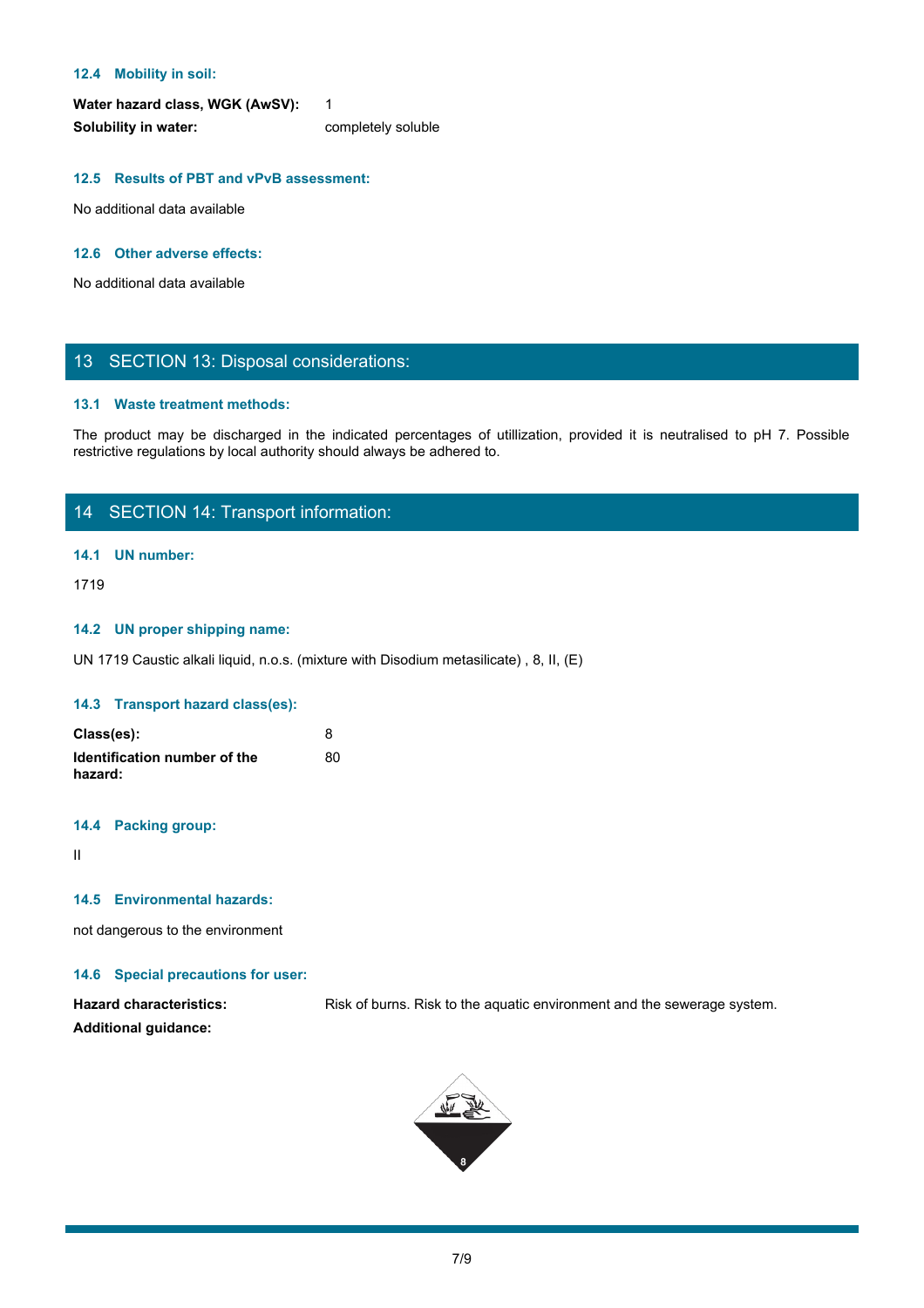# 15 SECTION 15: Regulatory information:

#### **15.1 Safety, health and environmental regulations/legislation specific for the substance or mixture:**

| Water hazard class, WGK (AwSV):             |                                                                              |
|---------------------------------------------|------------------------------------------------------------------------------|
| Volatile organic component (VOC):           |                                                                              |
| Volatile organic component (VOC):           | 0.217 a/l                                                                    |
| Composition by regulation (EC)<br>648/2004: | Nonionic surfactants 5% - 15%, Anionic surfactants < 5%, Perfumes (Linalool) |

#### **15.2 Chemical Safety Assessment:**

# 16 SECTION 16: Other information:

#### **Legend to abbreviations used in the safety data sheet:**

| 15 SECTION 15: Regulatory information:                                              |                                                                                                                                                                                                                                                                                                                                                                                                                        |
|-------------------------------------------------------------------------------------|------------------------------------------------------------------------------------------------------------------------------------------------------------------------------------------------------------------------------------------------------------------------------------------------------------------------------------------------------------------------------------------------------------------------|
|                                                                                     | 15.1 Safety, health and environmental regulations/legislation specific for the substance or mixture:                                                                                                                                                                                                                                                                                                                   |
| Water hazard class, WGK (AwSV):                                                     | $\mathbf{1}$                                                                                                                                                                                                                                                                                                                                                                                                           |
| Volatile organic component (VOC):                                                   |                                                                                                                                                                                                                                                                                                                                                                                                                        |
| Volatile organic component (VOC):                                                   | 0.217 g/l                                                                                                                                                                                                                                                                                                                                                                                                              |
| <b>Composition by regulation (EC)</b><br>648/2004:                                  | Nonionic surfactants 5% - 15%, Anionic surfactants < 5%, Perfumes (Linalool)                                                                                                                                                                                                                                                                                                                                           |
| <b>15.2 Chemical Safety Assessment:</b>                                             |                                                                                                                                                                                                                                                                                                                                                                                                                        |
| No data available                                                                   |                                                                                                                                                                                                                                                                                                                                                                                                                        |
|                                                                                     |                                                                                                                                                                                                                                                                                                                                                                                                                        |
|                                                                                     |                                                                                                                                                                                                                                                                                                                                                                                                                        |
| 16 SECTION 16: Other information:                                                   |                                                                                                                                                                                                                                                                                                                                                                                                                        |
| Legend to abbreviations used in the safety data sheet:                              |                                                                                                                                                                                                                                                                                                                                                                                                                        |
| ADR:                                                                                | The European Agreement concerning the International Carriage of Dangerous<br>Goods by Road                                                                                                                                                                                                                                                                                                                             |
| BCF:                                                                                | <b>Bioconcentration factor</b>                                                                                                                                                                                                                                                                                                                                                                                         |
| CAS:                                                                                | <b>Chemical Abstracts Service</b>                                                                                                                                                                                                                                                                                                                                                                                      |
| CLP:                                                                                | Classification, Labelling and Packaging of chemicals                                                                                                                                                                                                                                                                                                                                                                   |
| <b>EINECS:</b>                                                                      | European INventory of Existing Commercial chemical Substances                                                                                                                                                                                                                                                                                                                                                          |
| $Nr.$ :                                                                             | number                                                                                                                                                                                                                                                                                                                                                                                                                 |
| PTB:                                                                                | persistent, toxic, bioaccumulative                                                                                                                                                                                                                                                                                                                                                                                     |
| TLV:                                                                                | <b>Threshold Limit Value</b>                                                                                                                                                                                                                                                                                                                                                                                           |
| vPvB:                                                                               | very persistent and very bioaccumulative substances                                                                                                                                                                                                                                                                                                                                                                    |
| WGK:                                                                                | Water hazard class                                                                                                                                                                                                                                                                                                                                                                                                     |
| <b>WGK 1:</b>                                                                       | slightly hazardous for water                                                                                                                                                                                                                                                                                                                                                                                           |
| <b>WGK 2:</b>                                                                       | hazardous for water                                                                                                                                                                                                                                                                                                                                                                                                    |
| <b>WGK 3:</b>                                                                       | extremely hazardous for water                                                                                                                                                                                                                                                                                                                                                                                          |
| Legend to the H Phrases used in the safety data sheet:                              |                                                                                                                                                                                                                                                                                                                                                                                                                        |
|                                                                                     | H290 Met. Corr. 1: May be corrosive to metals. H302 Acute tox. 4: Harmful if swallowed.<br>H314 Skin Corr. 1A: Causes severe skin burns and eye damage. H314 Skin Corr. 1B: Causes severe skin burns<br>and eye damage. H315 Skin Irrit. 2: Causes skin irritation. H318 Eye Dam. 1: Causes serious eye damage.<br>H319 Eye Irrit. 2: Causes serious eye irritation. H335 STOT SE 3: May cause respiratory irritation. |
| <b>CLP Calculation method:</b>                                                      |                                                                                                                                                                                                                                                                                                                                                                                                                        |
| 'On basis of test data' for corrosivity, 'Calculation method' for all other classes |                                                                                                                                                                                                                                                                                                                                                                                                                        |

#### **Legend to the H Phrases used in the safety data sheet:**

**H319 Eye Irrit. 2:** Causes serious eye irritation. **H335 STOT SE 3:** May cause respiratory irritation. **This safety information sheet has been compiled in accordance with annex II/A of the regulation field in accordance information sheet has been compiled in accordance. H314 Skin Corr. 18: Causes severe skin burns and eye d** 

#### **CLP Calculation method:**

#### **Reason of revision, changes of following items:**

Section: 9.2

#### **MSDS reference number:**

ECM-108975,00

*Classification has been calculated in accordance with European regulation 1272/2008 with their respective amendments. It has*